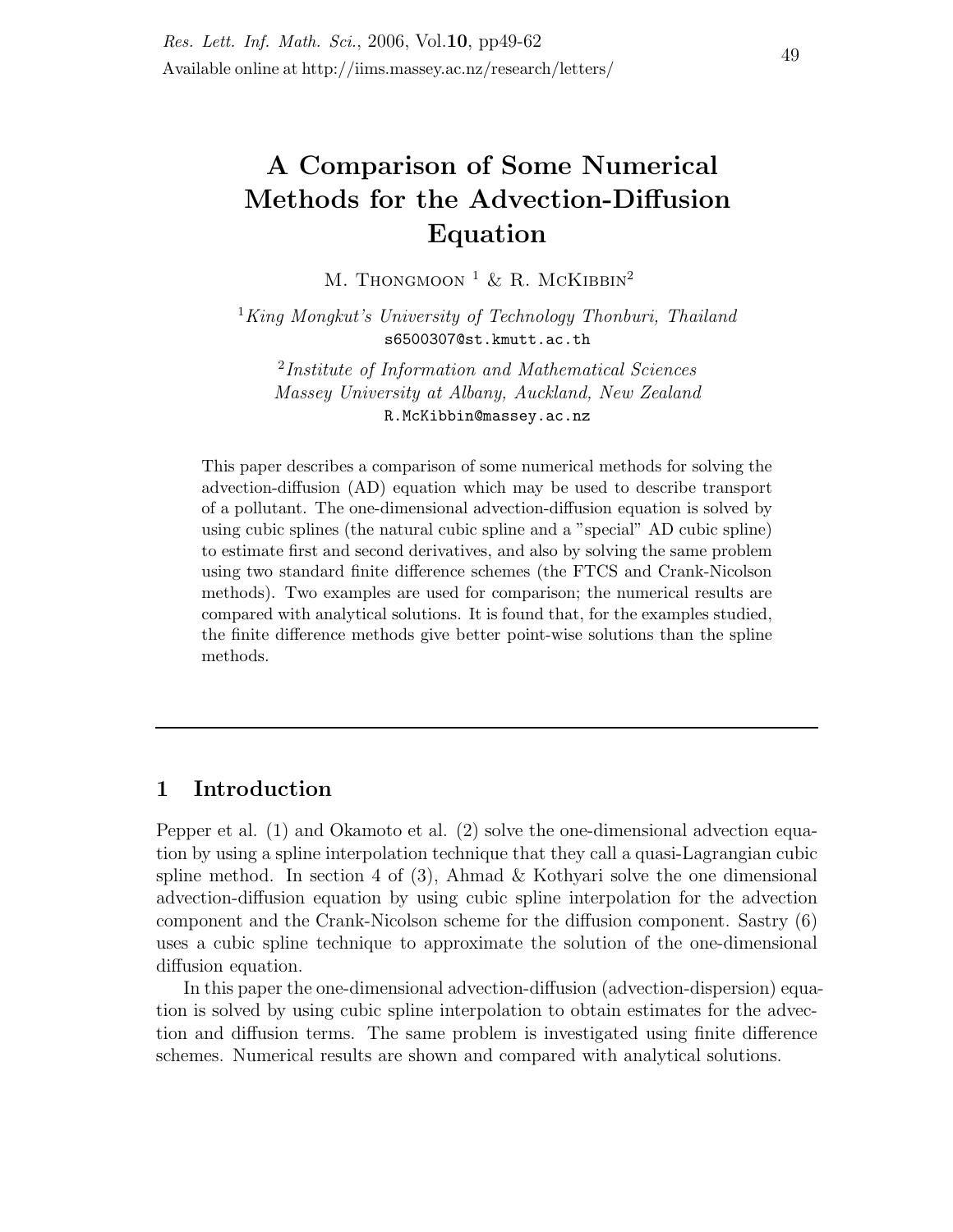# 2 Governing Equation and Numerical Methods

### 2.1 Governing Equation

The volumetric concentration of a pollutant in a moving, turbulent fluid may be described by the advection-diffusion equation

$$
\frac{\partial C}{\partial t} + \nabla \cdot (\mathbf{V}C) = \nabla \cdot (\bar{K} \otimes \nabla C) \tag{1}
$$

Here,  $C(x, y, z, t)$  is the concentration (mass per unit volume) of pollutant at point  $(x, y, z)$  in Cartesian coordinates, at time t. The vector V is the fluid velocity field and  $K$  is the eddy-diffusivity or dispersion tensor.

In this study, we consider one-dimensional motion with constant speed  $u$  and dispersion D which gives the 1-D advection-diffusion equation:

$$
\frac{\partial C}{\partial t} + u \frac{\partial C}{\partial x} = D \frac{\partial^2 C}{\partial x^2} \tag{2}
$$

with appropriate initial and boundary conditions. Here,  $C(x, t)$  is the concentration of the pollutant at point  $x (0 \le x \le L)$  and time t, u is the constant wind speed in the x direction and  $D$  is the diffusivity coefficient in the x direction. Several combinations of boundary conditions are possible. We distinguish three cases, all for a finite domain:

Case 1:

$$
C(x,0) = f(x)
$$
  
\n
$$
C(0,t) = c_0
$$
  
\n
$$
C(L,t) = c_L
$$
\n(3)

Case 2:

$$
C(x,0) = f(x)
$$
  
\n
$$
C(0,t) = c_0
$$
  
\n
$$
\frac{\partial C}{\partial x}(0,t) = 0
$$
\n(4)

Case 3:

$$
C(x, 0) = f(x)
$$
  
\n
$$
C(0,t) = Cu - D\frac{\partial C}{\partial x}(0,t) = constant
$$
\n(5)

where  $c_0, c_L$  are constant concentration values, while the quantity  $q = uC - D\frac{\partial C}{\partial x}$ is the mass flux of pollutant per unit cross-sectional area, and includes both of the advective and dispersive components. All cases correspond to a fixed constant concentration at the left-hand end, together with one of: a constant concentration at the right-hand end (Case 1), advective pollutant inflow only at the left-hand end (Case 2) or fixed constant pollutant influx there (Case 3).

For construction of interpolating cubic splines at any step in a numerical approximation procedure, 2 extra conditions are required apart from the  $C_i$  values at the mesh points x<sub>i</sub>. The "natural" cubic spline requires the condition that  $\frac{\partial^2 C}{\partial x^2} = 0$  on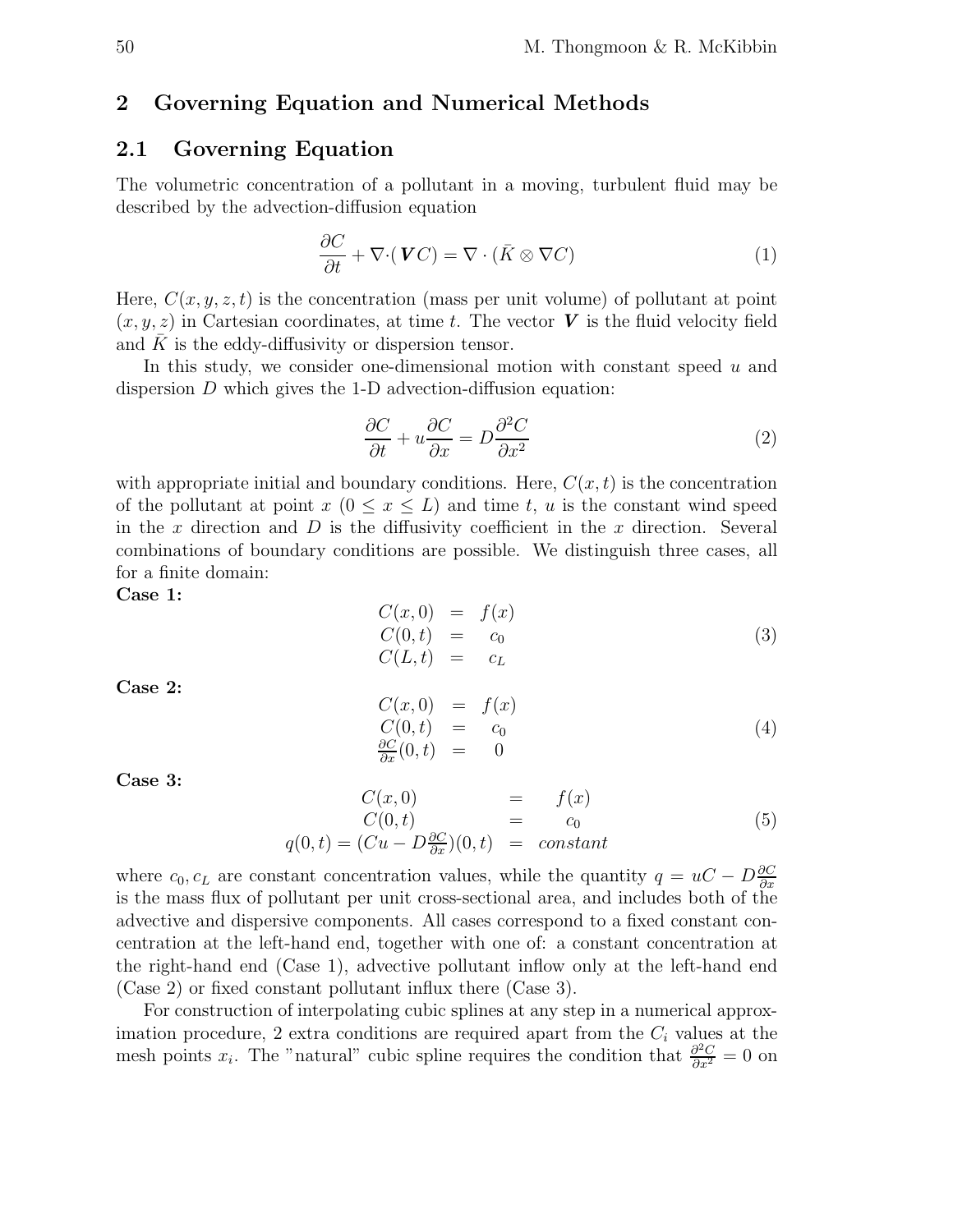the interpolants at  $x = 0, L$ . How does this requirement impact on the boundary conditions?

For all cases above,  $C = c_0$  at  $x = 0$  implies that

$$
\frac{\partial C}{\partial t}(0,t) = 0,
$$

and therefore

$$
u\frac{\partial C}{\partial x} - D\frac{\partial^2 C}{\partial x^2} = 0
$$

at  $x = 0$ , i.e.  $\frac{\partial q}{\partial x}(0, t) = 0$ . This implies that  $q(0^-, t) = q(0^+, t)$ . Assuming that the pollutant source is well-mixed, then  $C = c_0$  upstream and  $q = uc_0$  at  $x = 0^-$ . Because  $C = c_0$  at  $x = 0^+$ , this means that  $\frac{\partial \tilde{C}}{\partial x} = 0$  at  $x = 0^+$  and so  $\frac{\partial^2 C}{\partial x^2} = 0$  at  $x = 0^+$ . Cases 1 and 2 therefore are consistent with the boundary condition at  $x = 0$ corresponding to the natural cubic spline, while Case 3 is not. Hence the motivation for developing a "special" cubic spline scheme for the advection-dispersion equation, as outlined in a letter section of this paper.

### 2.2 Finite difference (FTCS) method

Finite difference schemes involve calculating approximate values of the unknown function at a finite number of (mesh- or grid-) points in the domain. Here we let  $0 = x_1 \le x_j \le x_{N+1} = L$  be the grid points in x-domain. The time is divided into equal steps of size  $\Delta t$ , with time  $t_n-n\Delta t$ . Derivatives are approximated by truncated Taylor Series expansions. For our purposes, we use an explicit forward difference estimate for the time derivative (FT), and central difference approximations for the space derivatives (CS) that both have the same truncation error; hence the acronym FTCS. The approximate solution of the governing equation using the finite difference scheme satisfies:

$$
\frac{C_j^{n+1} - C_j^n}{\Delta t} + u \frac{C_{j+1}^n - C_{j-1}^n}{2\Delta x} = D \frac{C_{j+1}^n - 2C_j^n + C_{j-1}^n}{(\Delta x)^2} + \mathcal{O}(\Delta t, (\Delta x)^2)
$$
(6)

for  $j = 2, 3, \ldots, N$ , while for  $j = N + 1$ , one-sided forms of the difference formulae are required:

$$
\frac{C_{N+1}^{n+1} - C_{N+1}^n}{\Delta t} + u \frac{3C_{N+1}^n - 4C_N^n + C_{N-1}^n}{2\Delta x}
$$
\n
$$
= D \frac{2C_{N+1}^n - 5C_N^n + 4C_{N-1}^n - C_{N-2}^n}{(\Delta x)^2} + \mathcal{O}(\Delta t, (\Delta x)^2)
$$
\n
$$
(7)
$$

all for for  $n = 0, 1, 2, \ldots$ , where the initial values are  $C_j^0 = C((j-1)\Delta x, 0)$ .

Hindmarsh (7) and Sousa (8), show that the conditions that the finite difference scheme in Equation (6) is stable are

$$
2\frac{D\Delta t}{\Delta x^2} \le 1,
$$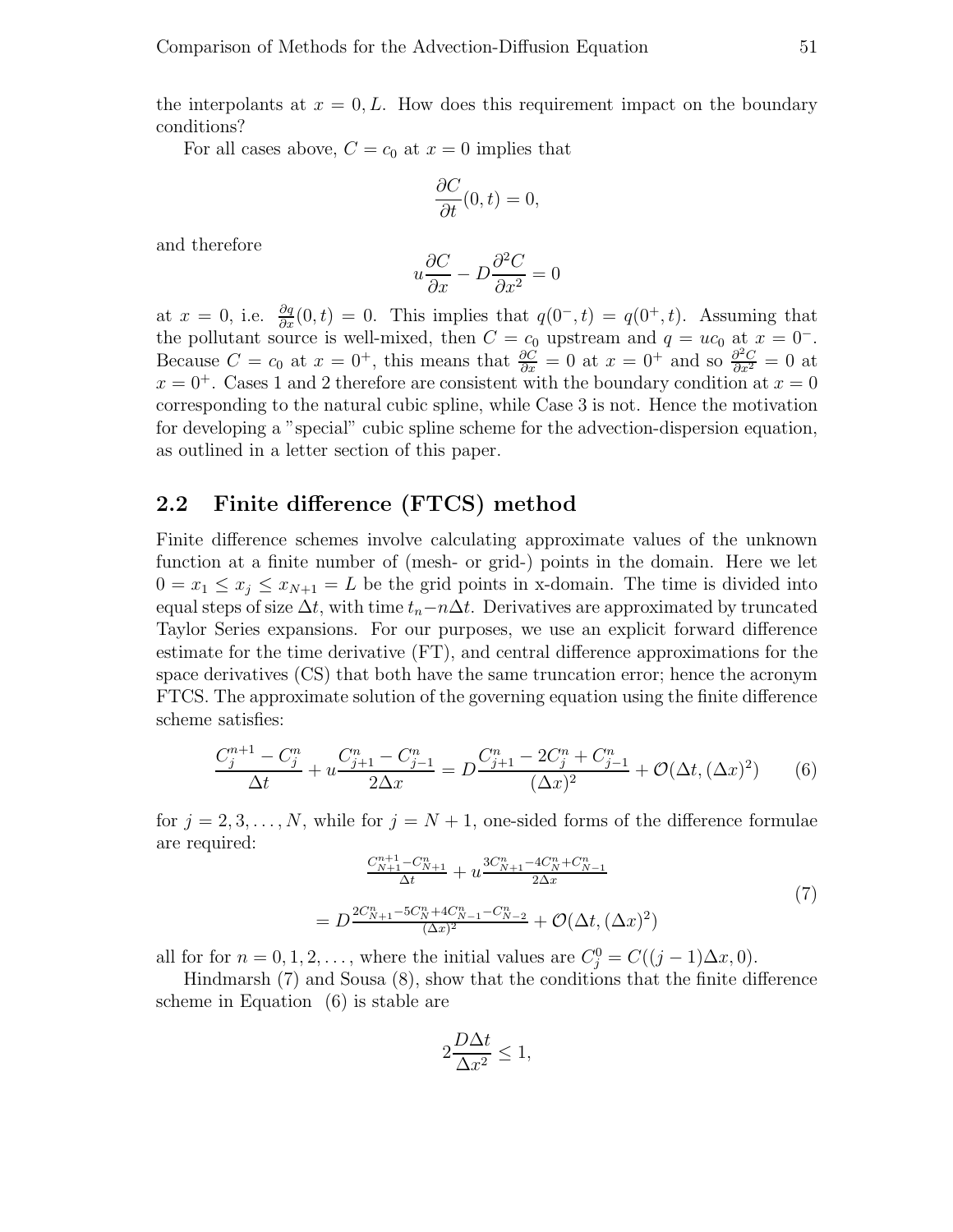and

$$
\left(\frac{u\Delta t}{\Delta x}\right)^2 \le 2\frac{D\Delta t}{\Delta x^2}.
$$

Rearrangement and simplification of both of these conditions gives the restriction on the size of the time step in terms of the parameters and the grid-size:

$$
\Delta t \le \min\{\frac{\Delta x^2}{2D}, \frac{2D}{u^2}\}
$$

# 2.3 The Crank-Nicolson method

The Crank-Nicolson scheme approximates the governing equation by using central differences in time; the spatial derivatives are estimated by the average of their values at time step n and step  $n + 1$ , in the form:

$$
\frac{C_j^{n+1} - C_j^n}{\Delta t} + u\left(\frac{1}{2}\left(\frac{C_{j+1}^{n+1} - C_{j-1}^{n+1}}{2\Delta x} + \frac{C_{j+1}^n - C_{j-1}^n}{2\Delta x}\right)\right)
$$
\n
$$
= D\left(\frac{1}{2}\left(\frac{C_{j+1}^{n+1} - 2C_j^{n+1} + C_{j-1}^{n+1}}{(\Delta x)^2} + \frac{C_{j+1}^n - 2C_j^n + C_{j-1}^n}{(\Delta x)^2}\right)\right) + \mathcal{O}(\Delta t, \Delta x^2),
$$
\n(8)

with a similar equation for the right-hand end-point. The Crank-Nicolson scheme is unconditionally stable (4).

# 2.4 Cubic spline method ("natural" cubic spline)

For this work the definition of the "natural" cubic spline includes:

 $(i)$  The interpolating spline segments are cubic polynomial functions on each subinterval  $[x_j, x_{j+1}], j = 1, 2, \ldots, N$ , and the segments agree with the function values at the grid-points;

(ii) the first and second derivatives of the cubic spline segments are continuous at the internal points;

(iii) the second derivatives of the cubic spline segments at the first and the last grid points are equal to zero.

The approximate solution of the governing equation using the cubic spline method satisfies:

$$
\frac{C_j^{n+1} - C_j^n}{\Delta t} + uP_j^n = DQ_j^n.
$$
\n
$$
(9)
$$

for  $j = 1, 2, ..., N + 1; n = 0, 1, 2, ...$  where  $P_j^n$  is the first derivative and  $Q_j^n$  the second derivative of the cubic spline function at the point  $x_j$  at time  $n\Delta t$ . Equation (9) can be written in the explicit form:

$$
C_j^{n+1} = C_j^n + D\Delta t Q_j^n - u \Delta t P_j^n. \tag{10}
$$

The values of the slopes  $P_j^n$  can be obtained by solving the following system of simultaneous equations (derived by manipulation of the equations which result from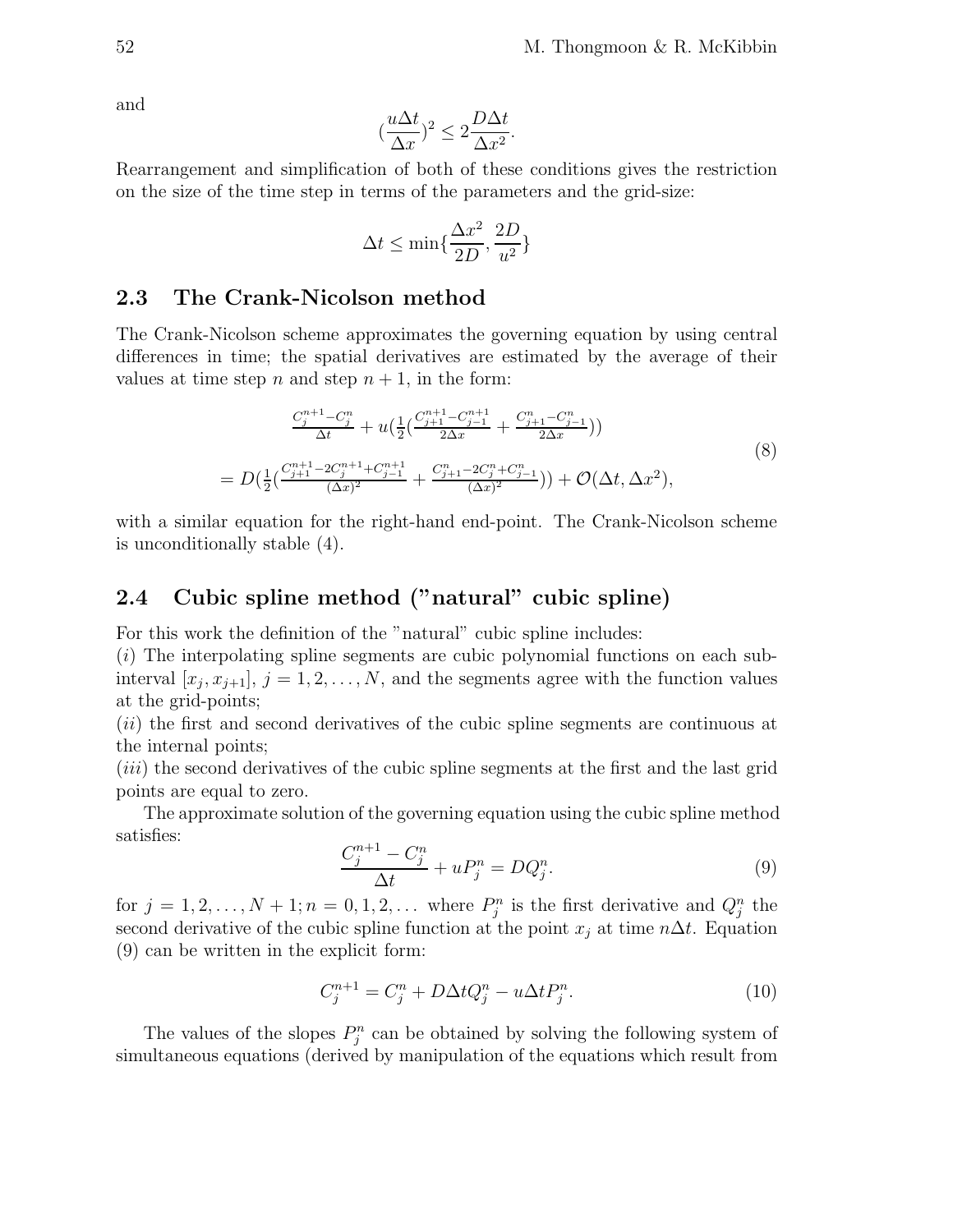the continuity conditions for the spline segments; see (5) for details of algebraic working):

|            |                   |               |  |  |                                                                                        | $\begin{bmatrix} 2 & 1 & 0 & 0 & 0 & \dots & 0 & 0 & 0 \end{bmatrix}$  |             |             |  |
|------------|-------------------|---------------|--|--|----------------------------------------------------------------------------------------|------------------------------------------------------------------------|-------------|-------------|--|
| $\alpha_2$ |                   | $2 \mu_2$ 0 0 |  |  | $0 \quad 0 \quad 0$                                                                    |                                                                        | $P_2^n$     | $d_2^n$     |  |
|            |                   |               |  |  | $0 \quad \alpha_3 \quad 2 \quad \mu_3 \quad 0 \quad . \quad . \quad 0 \quad 0 \quad 0$ |                                                                        | $P_3^n$     | $d_3^n$     |  |
|            |                   |               |  |  |                                                                                        |                                                                        |             |             |  |
|            |                   |               |  |  |                                                                                        |                                                                        |             |             |  |
|            |                   |               |  |  |                                                                                        |                                                                        |             |             |  |
| $\theta$   | $\hspace{0.6cm}0$ | $\cup$        |  |  |                                                                                        | $0 \quad 0 \quad . \quad . \quad \alpha_{N-1} \quad 2 \quad \mu_{N-1}$ | $P_N^n$     |             |  |
|            | $\overline{0}$    | $\cup$        |  |  | $0 \quad 0 \quad . \quad . \quad 0 \quad 1 \quad 2$                                    |                                                                        | $P_{N+1}^n$ | $d_{N+1}^n$ |  |

where

$$
d_1^n = 3\left(\frac{C_2^n - C_1^n}{x_2 - x_1}\right)
$$
  
\n
$$
d_i^n = 3\frac{\mu_j}{h_{j+1}}\left(C_{j+1}^n - C_j^n\right) + 3\frac{\alpha_j}{h_j}\left(C_j^n - C_{j-1}^n\right) \quad \text{for } j = 2, 3, \dots, N
$$
  
\n
$$
d_{N+1}^n = 3\left(\frac{C_{N+1}^n - C_N^n}{x_{N+1} - x_N}\right)
$$

and where  $\alpha_j = \frac{h_{j+1}}{(h_j+h_j)}$  $\frac{h_{j+1}}{(h_j+h_{j+1})}$ ,  $mu_j = 1 - \alpha_j = \frac{h_j}{(h_j+h_j)}$  $\frac{n_j}{(h_j+h_{j+1})}, h_{j+1} = x_{j+1} - x_j$  and  $h_j =$  $x_j - x_{j-1}.$ 

The values of  $Q_j^n$  are the second derivatives of cubic spline at points  $x_j$  for  $j = 2, 3, \ldots, N$ , at time  $n\Delta t$ . For the natural cubic spline it is assumed that  $s''_1$  $''_1(x_1) =$  $\overline{s''_n}$  $u_n''(x_{n+1}) = 0$  (i.e.  $Q_1^n = Q_{N+1}^n = 0$ ). Then we have:

$$
Q_j^n = 6 \frac{C_{j+1}^n - C_j^n}{(x_{j+1} - x_j)^2} - 4 \frac{P_j^n}{x_{j+1} - x_j} - 2 \frac{P_{j+1}^n}{x_{j+1} - x_j} \tag{12}
$$

for  $j = 2, 3, ..., N$ .

# 2.5 Cubic spline method ("Special A-D" cubic spline)

The boundary condition  $C = c_0$  at  $x = 0$ , implies that

$$
\frac{\partial C}{\partial t}(0,t) = 0,\t\t(13)
$$

and so

$$
(u\frac{\partial C}{\partial x} - D\frac{\partial^2 C}{\partial x^2})(0, t) = 0.
$$
\n(14)

In this section we present a cubic spline interpolation scheme that satisfies the condition (12).

The requirement is that  $uP_1^n = DQ_1^n$  and  $uP_{N+1}^n = DQ_{N+1}^n$ . These imply that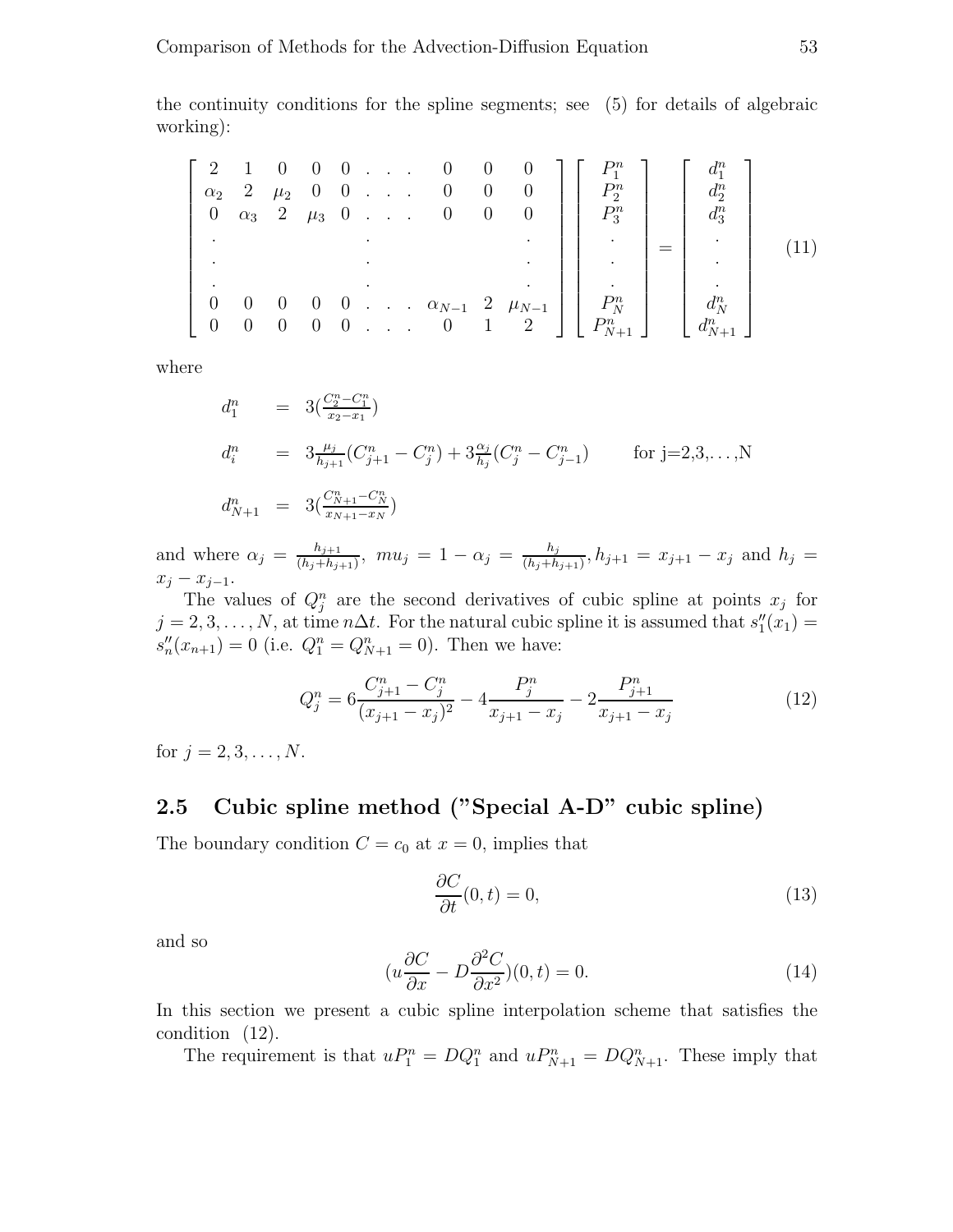$Q_1^n = \frac{u}{D}$  $\frac{u}{D}P_1^n$  and  $Q_{N+1}^n = \frac{u}{D}$  $\frac{u}{D}P_{N+1}^n$  (compare with natural cubic spline where  $Q_1^n =$  $(0; Q_{N+1}^n = 0)$ . The values of  $P_j^n$  can then be calculated from the following system:

$$
AP = d \tag{15}
$$

where

$$
A = \begin{bmatrix} 2 + \frac{u(x_2 - x_1)}{2D} & 1 & 0 & 0 & 0 & \dots & 0 & 0 & 0 & 0 \\ \alpha_2 & 2 & \mu_2 & 0 & 0 & \dots & 0 & 0 & 0 & 0 \\ \vdots & & & & & & & & & \\ 0 & \alpha_3 & 2 & \mu_3 & 0 & \dots & 0 & 0 & 0 & 0 \\ \vdots & & & & & & & & & \\ 0 & 0 & 0 & 0 & 0 & \dots & \alpha_{n-1} & 2 & \mu_{n-1} \\ 0 & 0 & 0 & 0 & 0 & \dots & 0 & 1 & \frac{4D - u(x_{N+1} - x_N)}{2D} \end{bmatrix}
$$

$$
P = \begin{bmatrix} P_1^n \\ P_2^n \\ P_3^n \\ \vdots \\ P_{N+1}^n \end{bmatrix}
$$

$$
d = \begin{bmatrix} d_1^n \\ d_2^n \\ d_3^n \\ \vdots \\ d_N^n \\ d_N^n \end{bmatrix}
$$

and

where  
\n
$$
d_1^n = 3(\frac{C_2^n - C_1^n}{x_2 - x_1})
$$
\n
$$
d_j^n = 3\frac{\mu_j}{h_{j+1}}(C_{j+1}^n - C_j^n) + 3\frac{\alpha_j}{h_j}(C_j^n - C_{j-1}^n) \quad \text{for } j = 2, 3, ..., N
$$
\n
$$
d_{N+1}^n = 3(\frac{C_{N+1}^n - C_N^n}{x_{N+1} - x_N})
$$

and  $\alpha_j = \frac{h_{j+1}}{(h_j+h_j)}$  $\frac{h_{j+1}}{(h_j+h_{j+1})}$  and  $\mu_j = 1 - \alpha_j = \frac{h_j}{(h_j+h_j)}$  $\frac{h_j}{(h_j+h_{j+1})}$ . For this case  $Q_j^n$ ,  $j=2,3,\ldots,N$ can be obtained from

$$
Q_j^n = 6 \frac{C_{j+1}^n - C_j^n}{(x_{j+1} - x_j)^2} - 4 \frac{P_j^n}{(x_{j+1} - x_j)} - 2 \frac{P_{j+1}^n}{(x_{j+1} - x_j)}
$$
(16)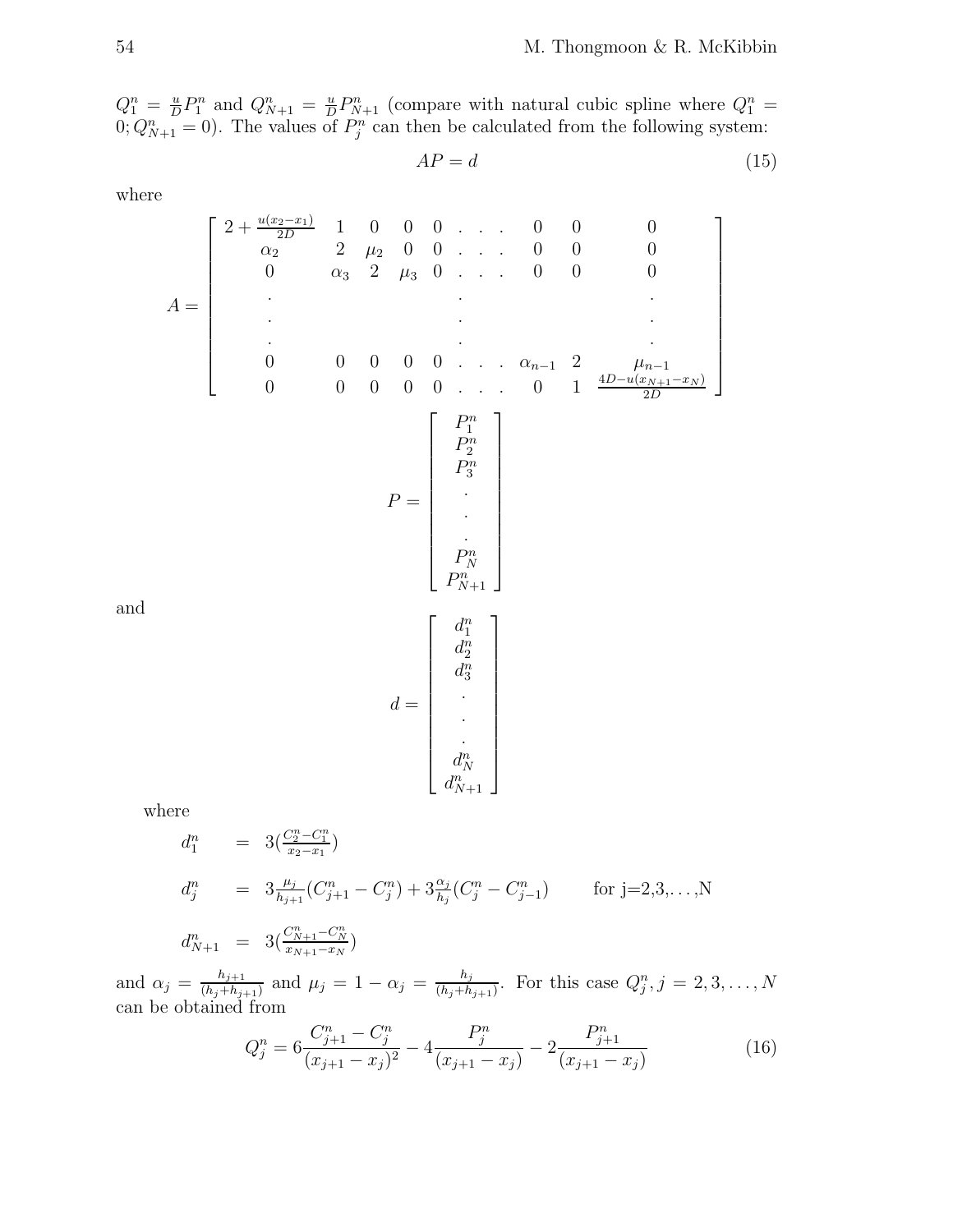while  $Q_1^n$  and  $Q_N + 1^n$  are calculated directly using the formulae already given above.

# 3 Numerical Experiments

Two examples are solved by the various methods outlined above, and the calculated numerical approximations are compared with the analytical solutions and with each other. The idea is to try to find the method which gives the best estimates for solutions of the advection-dispersion equation. Example 1 is a boundary value problem on a finite domain, as in Case 1 defined in Section 2.1 above. Example 2 is for a semi-infinite domain, but a finite-domain solution is sought.

### 3.1 Example 1.

The one-dimensional advection-diffusion equation:

$$
\frac{\partial C}{\partial t} + u \frac{\partial C}{\partial x} = D \frac{\partial^2 C}{\partial x^2}
$$
 (17)

is to be solved with the boundary and initial conditions:

$$
C(0, t) = 0\n C(L, t) = 100\n C(x, 0) = \frac{100x}{L} \qquad 0 \le x \le L
$$

The analytical solution is (4):

$$
C(x,t) = 100\left[\frac{e^{\frac{Px}{L}} - 1}{e^P - 1} + \frac{4\pi e^{\frac{Px}{2L}}\sinh(P/2)}{e^P - 1}\sum_{m=1}^{\infty} A_m + 2\pi e^{\frac{Px}{2L}}\sum_{m=1}^{\infty} B_m\right]
$$
(18)

where  $P$  is the Peclet number

$$
P = \frac{uL}{D}
$$

and the coefficients  $A_m$ ,  $B_m$  are given by

$$
A_m = (-1)^m \frac{m}{\beta_m} \sin\left(\frac{m\pi x}{L}\right) e^{-\lambda_m t}
$$

$$
B_m = \left[ (-1)^{m+1} \frac{m}{\beta_m} \left(1 + \frac{P}{\beta_m}\right) e^{-\frac{P}{2}} + \frac{mP}{\beta_m^2} \right] \sin\left(\frac{m\pi x}{L}\right) e^{-\lambda_m t},
$$

where

$$
\beta_m = (\frac{P}{2})^2 + (m\pi)^2
$$

and

$$
\lambda_m = \frac{u^2}{4D} + \frac{m^2 \pi^2 D}{L^2} = \frac{D\beta_m}{L^2}
$$

In this study, we assume that  $L = 1.0 \, m, D = 0.01 \, m^2 s^{-1}, u = 0.1 \, ms^{-1}, \Delta x =$ 0.1 m (i.e.  $N = 10$ ) and  $\Delta t = 0.01$  s. The numerical solutions and the analytical solution of this example are shown in Figure 1. The continuous line is the steadystate (long-time) solution.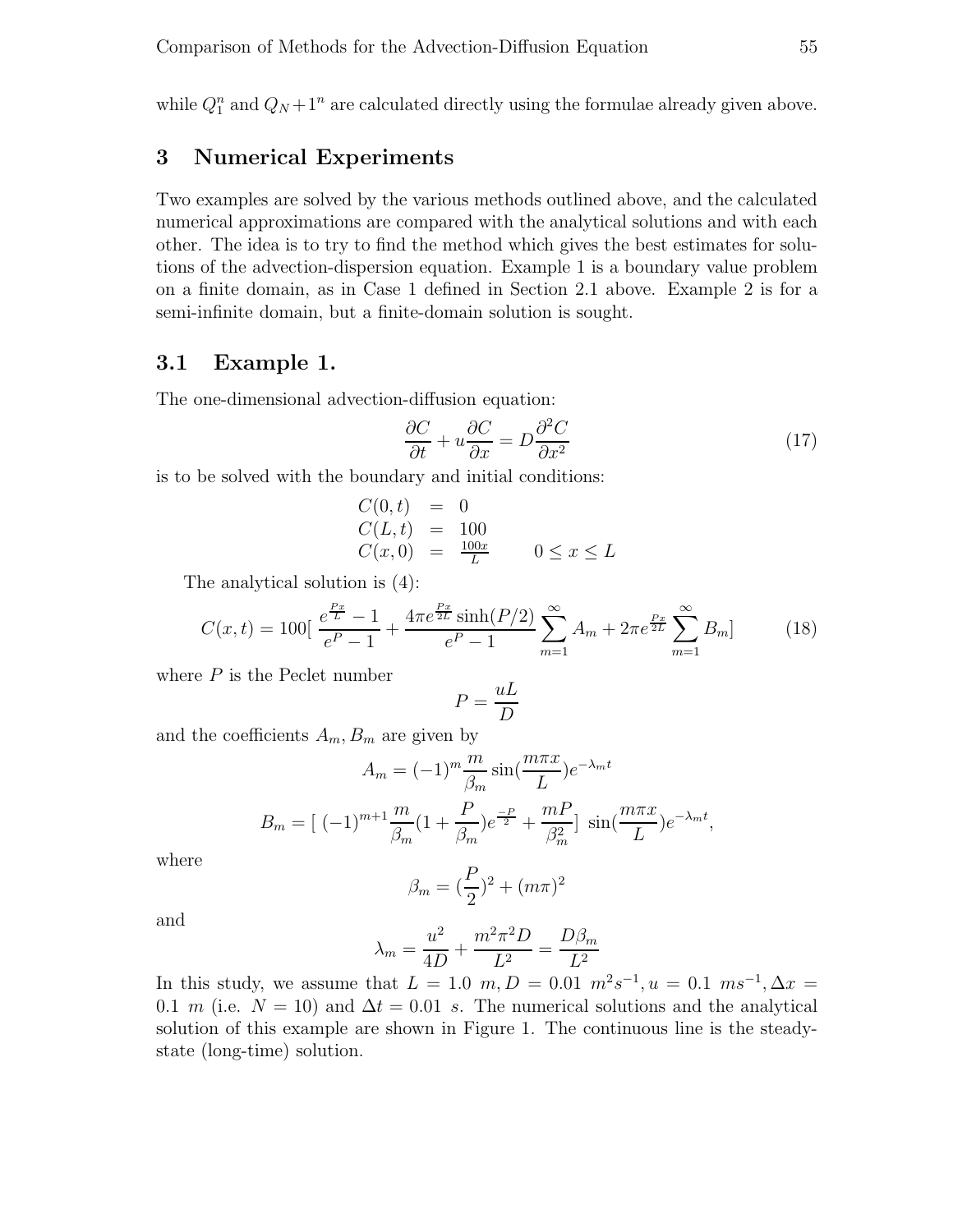

Figure 1: Comparisons of the solutions for Example 1 using various methods

It can be seen in Figure 1 that the numerical solutions given by all of the methods decrease with time from the initial (linear profile) condition. The calculated values are shown at times  $t = 0(0.5)5s$ . The time  $T = 5s$  is still too early for the steady state to be approached. The errors in the numerical results are shown in Figure 2.

Figure 2 shows the error in the numerical solutions from each of the methods when compared with the analytical solution, for the three cases  $N = 10, N = 20$  and  $N = 40$ , corresponding to  $\Delta x = 0.1, 0.05$  and 0.025 respectively. Comparisons are made for the solutions at time  $t = 5s$  and  $t = 25s$ . The latter time corresponds very closely to steady state. From Figure 2(a)(i) for  $T = 5$  and  $\Delta x = 0.1$ , the errors are all small except near  $x = 1$ . The error for the natural cubic spline is positive and larger in magnitude than the errors for the other three methods, which are all negative. For smaller  $\Delta x$  [in (b)(i) $\Delta x = 0.05$  and (c)(i) $\Delta x = 0.025$ ] the errors all reduce in size and appear to be  $\mathcal{O}(\Delta x^2)$ .

For large T (T = 25 in Figure 2(a)(ii), (b)(ii) and (c)(ii), effectively steadystate) the error for the natural cubic spline scheme is again large and positive, while for the other three methods the errors are almost identical and negative, and this is the same for smaller  $\Delta x$  as well.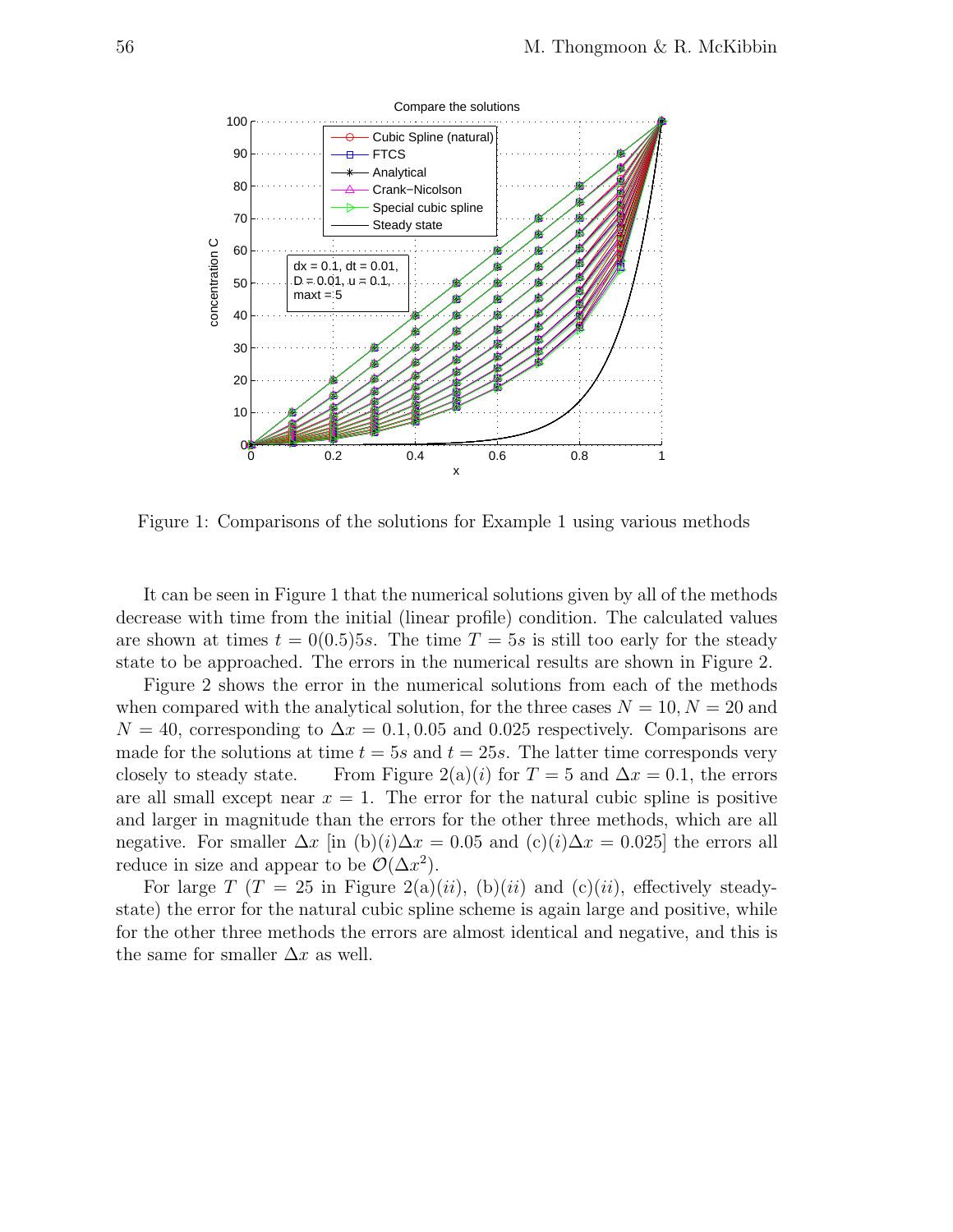

Figure 2: Comparison of the errors in the numerical solutions for Example 1 with the analytical solution. (a) dx = 0.1 [(i) T = 5, (ii) T = 25]. (b) dx = 0.05 [(i) T  $= 5, (ii)$  T = 25]. (c) dx = 0.025 [(i) T = 5, (ii) T = 25].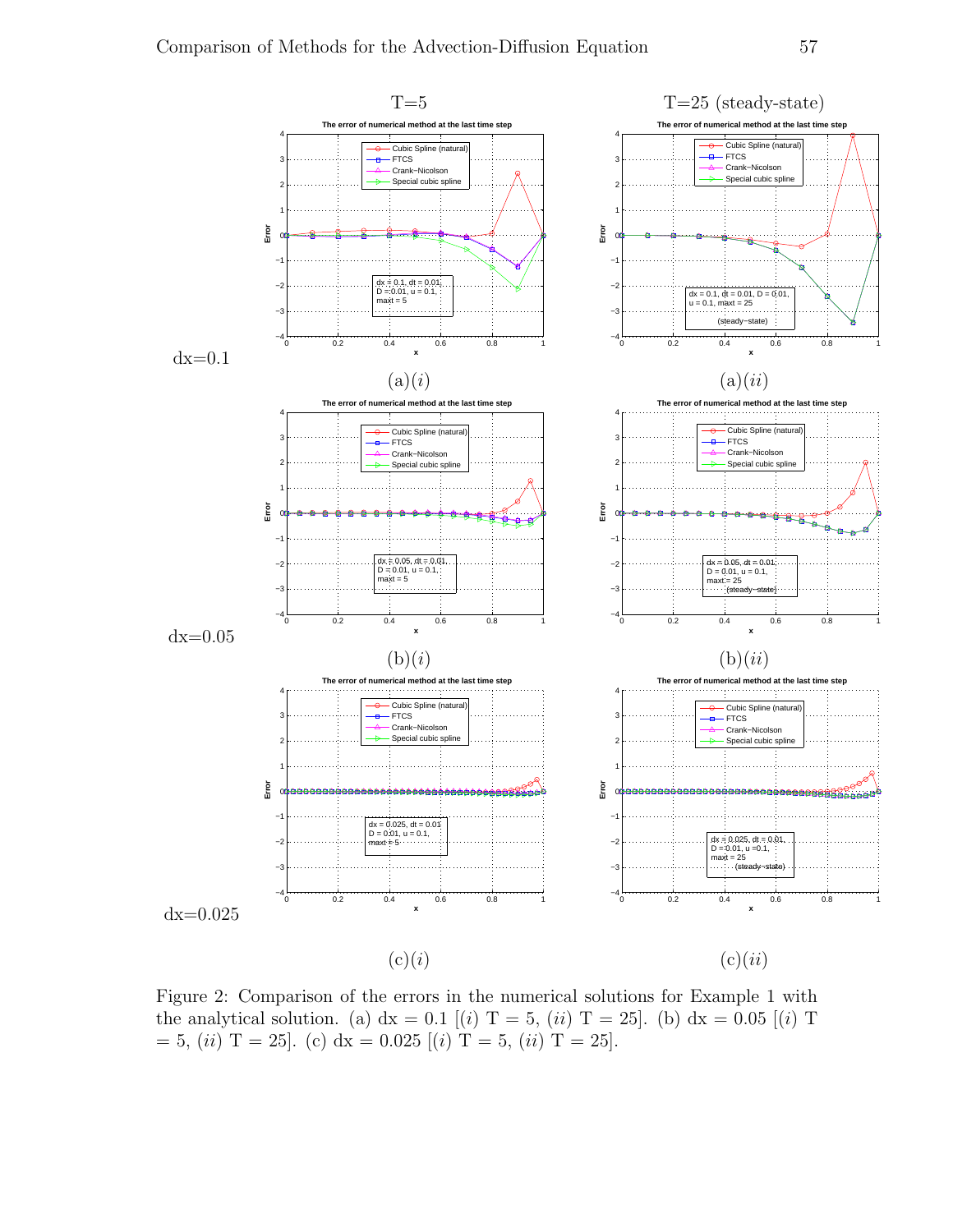Because the solutions of the FTCS and Crank-Nicolson methods give better point-wise approximations to the analytical solutions than the "natural" cubic spline and "Special A-D" cubic spline schemes for Example 1, for the next example we will present only the solutions given by the FTCS method and the natural cubic spline schemes.

### 3.2 Example 2.

Solve the one-dimensional advection-diffusion equation:

$$
\frac{\partial C}{\partial t} + u \frac{\partial C}{\partial x} = D \frac{\partial^2 C}{\partial x^2}
$$
 (19)

on a semi-infinite domain  $x = [0, \infty)$ , with the initial and boundary conditions:

$$
C(x, 0) = 0 ; x \ge 0C(0, t) = 1 ; t > 0\frac{\partial C(\infty, t)}{\partial x} = 0 ; t > 0.
$$

The analytical solution to this problem is given by (9):

$$
C(x,t) = \frac{1}{2} [erfc(\frac{x - ut}{\sqrt{4Dt}}) + \exp(\frac{xu}{D})erfc(\frac{x + ut}{\sqrt{4Dt}})]
$$

where  $erfc(x)$  is the complementary error function defined by

$$
erfc(x) = 1 - erf(x)
$$

where

$$
erf(x) = \frac{2}{\sqrt{\pi}} \int_0^x e^{-z^2} dz
$$

In this example, the solution is required for a semi-infinite domain but we will solve this problem over a finite domain  $x = [0, 2]$  by assuming that  $L = 2$  m,  $D =$ 0.01  $m^2 s^{-1}$ ,  $u = 0.1$   $ms^{-1}$ ,  $\Delta x = 0.1$  m (i.e.  $N = 20$ ) and  $\Delta t = 0.01$  s. We will then comparer the solutions for  $0 \leq x \leq 1$  only.

In this example the special cubic spline method is not presented. The conditions for a specialized A-D cubic spline method for this example are  $P_1^n = 0$  and  $Q_1^n = 0$ , which are different from the conditions for the "Special A-D" cubic spline in Example 1.

The numerical solutions and the analytical solution for this example may be compared in Figure 3. Figure 4 shows the error of the numerical solutions when compared with the analytical solution, for the two cases  $N = 10$  and  $N = 40$ , respectively. The values in Figure 4 are plotted every 50 time steps [i.e. at  $t =$  $0(0.05)5s$ .

In Figure 3, the numerical solutions are shown for  $T = 5$ ; solutions given by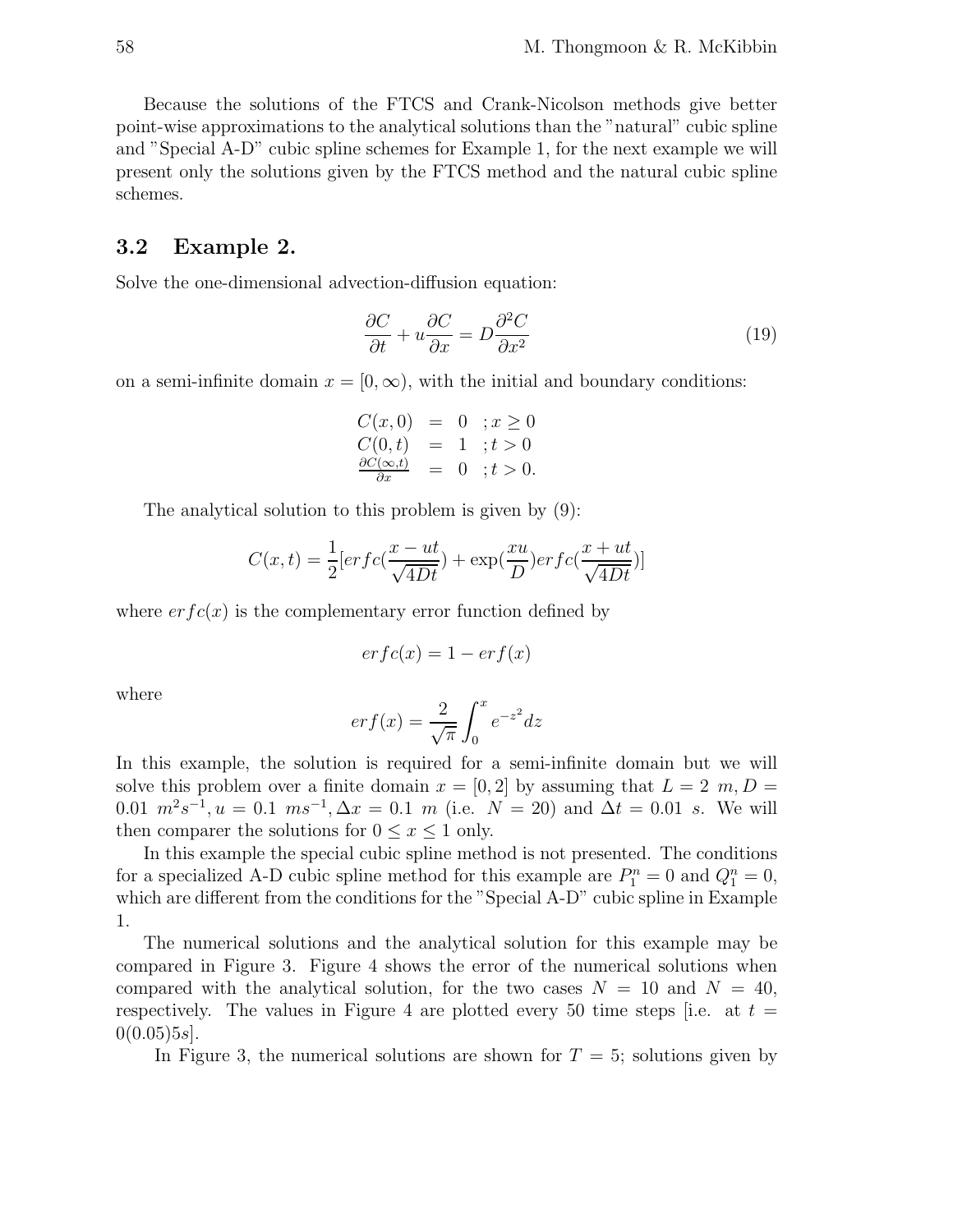

Figure 3: Comparisons of the solutions for Example 2 using various methods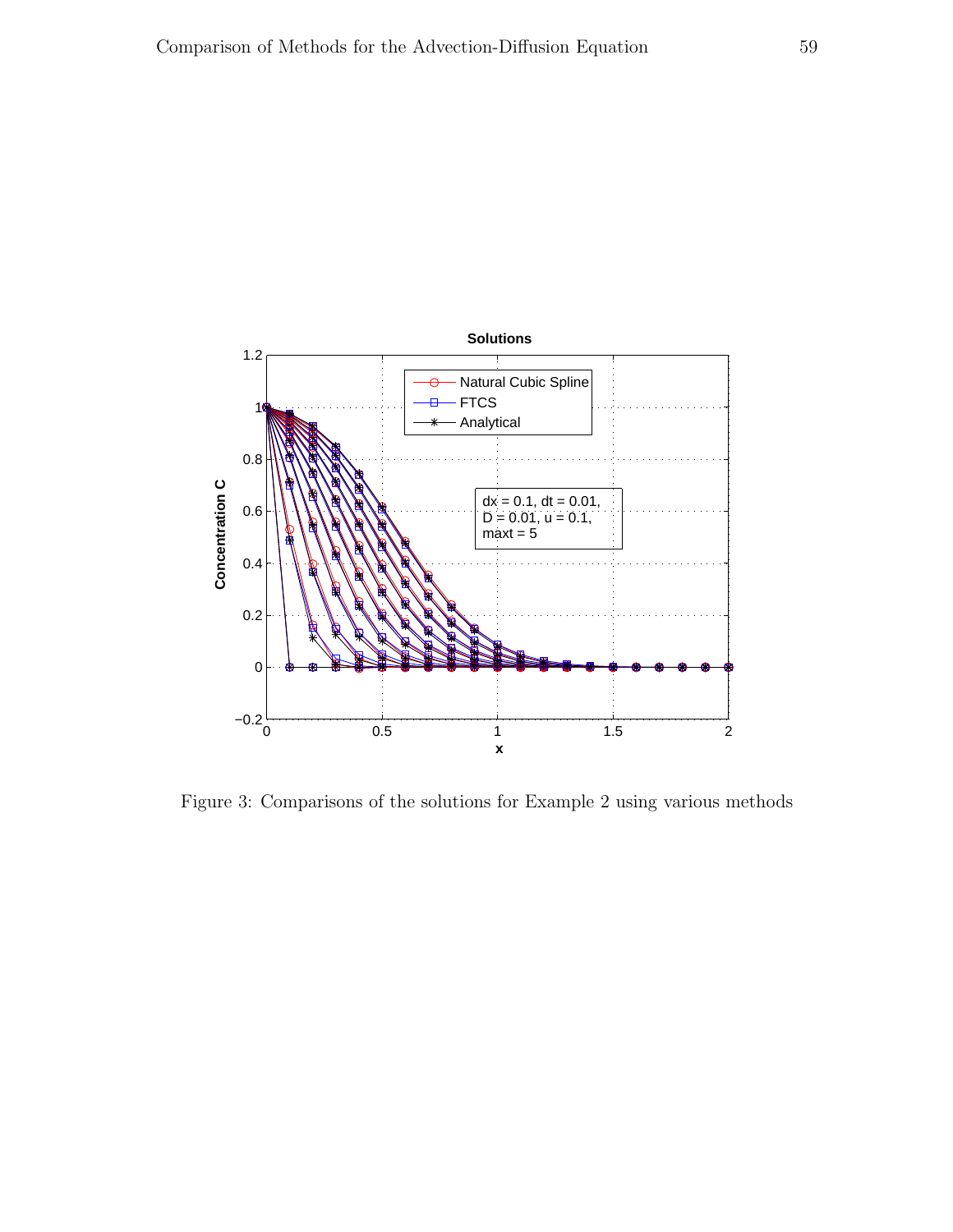

Figure 4: Comparison of the errors in the numerical solutions for Example 2 with the analytical solution at  $T = 5$ . (a)  $dx = 0.1$  [(i)  $dt = 0.01$ , (ii)  $dt = 0.005$ ]. (b)  $dx = 0.05$  [(i) dt = 0.01, (ii) dt = 0.005]. (c) dx = 0.025 [(i) dt = 0.01, (ii) dt = 0.005].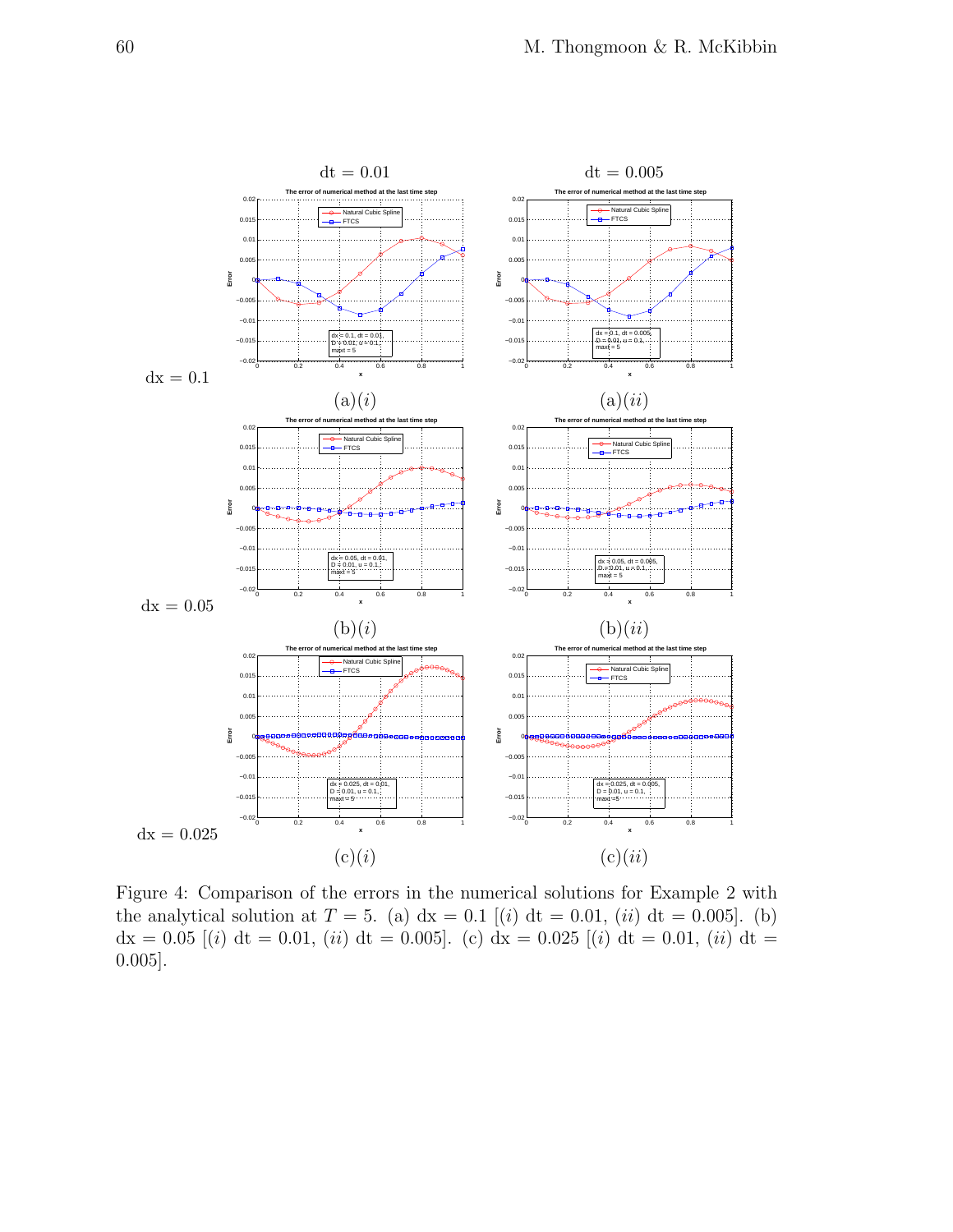all methods increase with time. The numerical solutions continue to increase to the steady state solution  $(C(x, \infty) = 1)$ .

From Figure 4 (a)(i) for  $\Delta x = 0.1$  and  $dt = 0.01$ , the errors for the natural cubic spline scheme are larger in magnitude than the errors for FTCS method. For smaller  $\Delta x$  [in (b)(i) $\Delta x = 0.05$  and (c)(i) $\Delta x = 0.025$ ] the errors all reduce in size and appear to be  $\mathcal{O}(\Delta x^2)$ .

For the small time step size  $dt = 0.005$  in Figure 4 (a)(ii), (b)(ii) and (c)(ii), the error for the natural cubic spline is again larger than the FTCS method. However, as expected, the errors for the spline scheme decrease as the grid-size decreases.

# 4 Conclusion

Finite difference methods and cubic spline schemes for the one dimensional advectiondiffusion equation have been presented. For the test examples studied, it has been found that the FTCS and the Crank-Nicolson finite-difference methods give better point-wise solutions than the "natural" cubic spline and "Special A-D" cubic spline schemes. However, the "Special A-D" cubic spline method gives better point-wise solutions than the "natural" cubic spline method.

# Acknowledgements

The first author would like to thank the Faculty of Science, Mahasarakham University (MSU), Thailand and King Mongkut's University of Technology Thonburi (KMUTT), Thailand for giving academic leave and financial support during his period of study at Massey University's Albany campus in Auckland, New Zealand.

### References

- [1] D.W. Pepper, C.D. Kern and P.E. Long, Jr. Modeling the dispersion of atmospheric pollution using cubic splines and chapeau functions. Atmos. Environ., 13, 1979, 223-237.
- [2] S. Okamoto, K. Sakai, K. Matsumoto, K. Horiuchi and K. Kobayashi. Development and application of a three-Dimensional Taylor-Galerkin numerical model for air quality simulation near roadway tunnel portals. J. Appl. Meteor., 37,1998, 1010-1025.
- [3] Z. Ahmad and U.C. Kothyari. Time-line cubic spline interpolation scheme for solution of advection equation. Computer  $\mathcal{C}$  Fluids, 30, 2001, 737-752.
- [4] J.D. Hoffman. Numerical methods for engineerings and scientists. McGraw-Hill Inc., 1992.